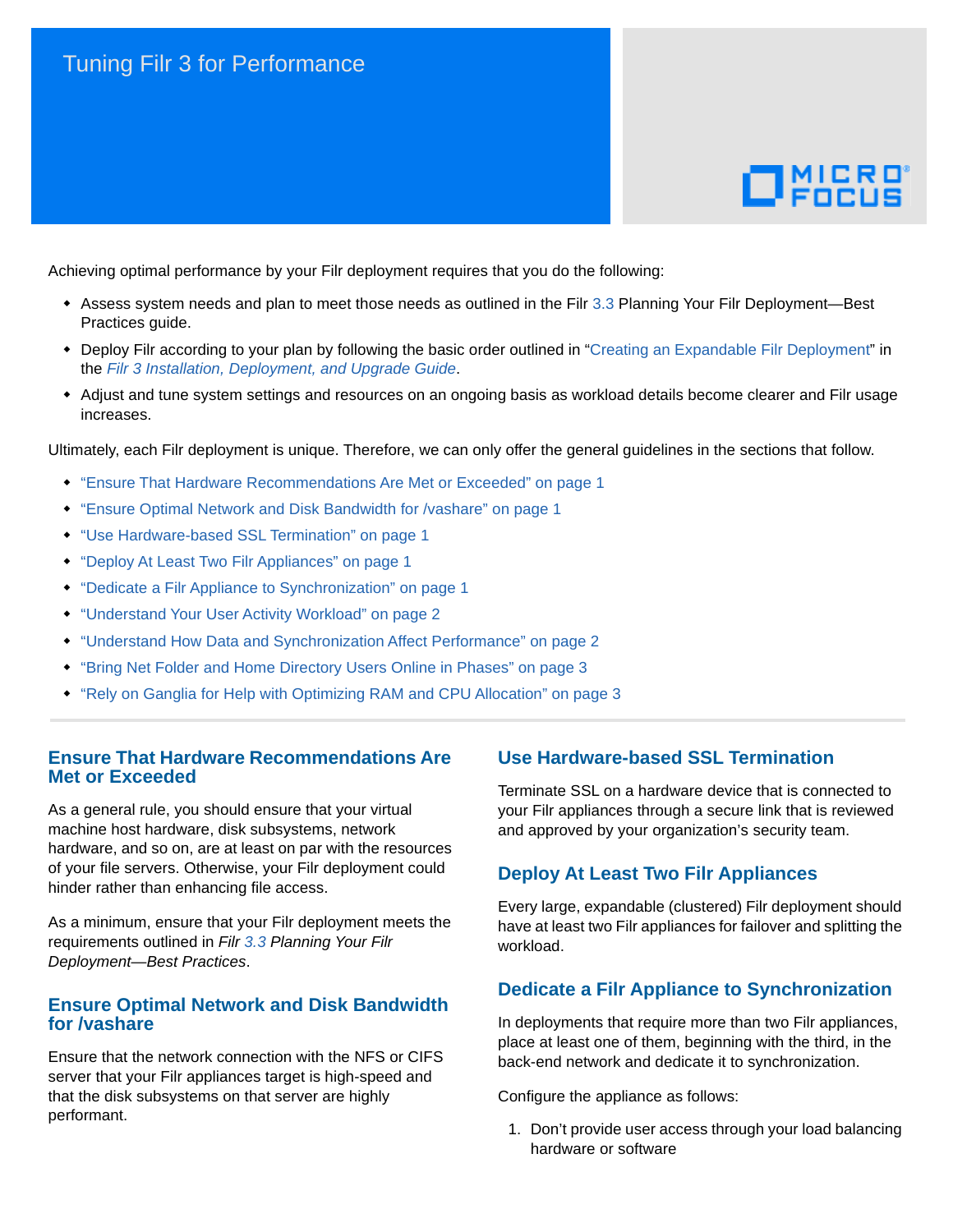2. Ensure that it is the only Filr appliance with the Allow Synchronization option enabled.

For details, see ["Using the Net Folders](https://www.novell.com/documentation/filr-3/pdfdoc/filr-admin/filr-admin.pdf#t40ttgqaw9ef)  (synchronization) dialog" in the *[Filr 3](https://www.novell.com/documentation/filr-3/pdfdoc/filr-admin/filr-admin.pdf#bookinfo).3: Administrative UI Reference*.

This dedicates the Filr appliance to handling full Net Folder synchronizations and minimizes the effect that synchronizations have on user activities.

## <span id="page-1-0"></span>**Understand Your User Activity Workload**

Estimating the file-activity workload for your Filr deployment, requires that you understand how your users work, what kinds of tasks they perform, how often they do them, which clients they use, and so on.

- ["Tasks and System Load" on page 2](#page-1-2)
- ["Task Frequency" on page 2](#page-1-3)
- ["Client Access Method" on page 2](#page-1-4)

#### <span id="page-1-2"></span>TASKS AND SYSTEM LOAD

Typical Filr user tasks can include the following:

- Uploading files
- Downloading files
- Viewing files
- Sharing files
- Commenting on files
- Searching file content

Determining the system load for these tasks is not as straight-forward as might be assumed. For example, in some situations, commenting on a file could cause a greater load than downloading a small file.

You need to clearly understand the tasks your users perform in order to properly monitor your system and understand which adjustments will provide the most benefit.

## <span id="page-1-3"></span>TASK FREQUENCY

That task frequency is also important is quite obvious. Will your users be logged in to Filr and constantly performing various tasks, or will they only occasionally access Filr? Or do they fall somewhere between the two extremes?

It is a good practice to assess how frequently users will access Filr.

### <span id="page-1-4"></span>CLIENT ACCESS METHOD

The desktop clients are more resource-intensive than the web application or mobile clients.

- **Desktop Clients:** Background synchronization continues regardless of whether the user is actively using the client. An inactive desktop user puts more load on Filr than an active mobile client or web user.
- **Mobile Clients:** Although requests from mobile clients are similar to desktop requests because of REST, they are single requests and don't involve any background synchronization.
- **Filr Web Application:** These requests are simple HTTPS requests to Filr.

## <span id="page-1-1"></span>**Understand How Data and Synchronization Affect Performance**

Filr synchronizes data between the file system and Filr, and between Filr and the Filr desktop application. The following sections describe various factors related to synchronization and how these factors can affect performance.

- ["Data Location \(Net Folders vs. Personal Storage\)" on](#page-1-5)  [page 2](#page-1-5)
- ["Home Folder Synchronization" on page 2](#page-1-6)
- ["Net Folder Synchronization" on page 2](#page-1-7)
- ["Desktop Synchronization" on page 3](#page-2-2)

## <span id="page-1-5"></span>DATA LOCATION (NET FOLDERS VS. PERSONAL STORAGE)

Users who access data on Net Folders consume more resources than users who access data on Personal Storage.

#### <span id="page-1-6"></span>HOME FOLDER SYNCHRONIZATION

You can now configure Filr so that a desktop client can trigger home folder synchronization.

#### <span id="page-1-7"></span>NET FOLDER SYNCHRONIZATION

Consider the following when planning Net Folder synchronization:

- ["Content Indexing for Net Folders \(Full vs. Just-in-Time](#page-2-3)  [Synchronization\)" on page 3](#page-2-3)
- ["Schedule" on page 3](#page-2-4)
- ["Load" on page 3](#page-2-5)